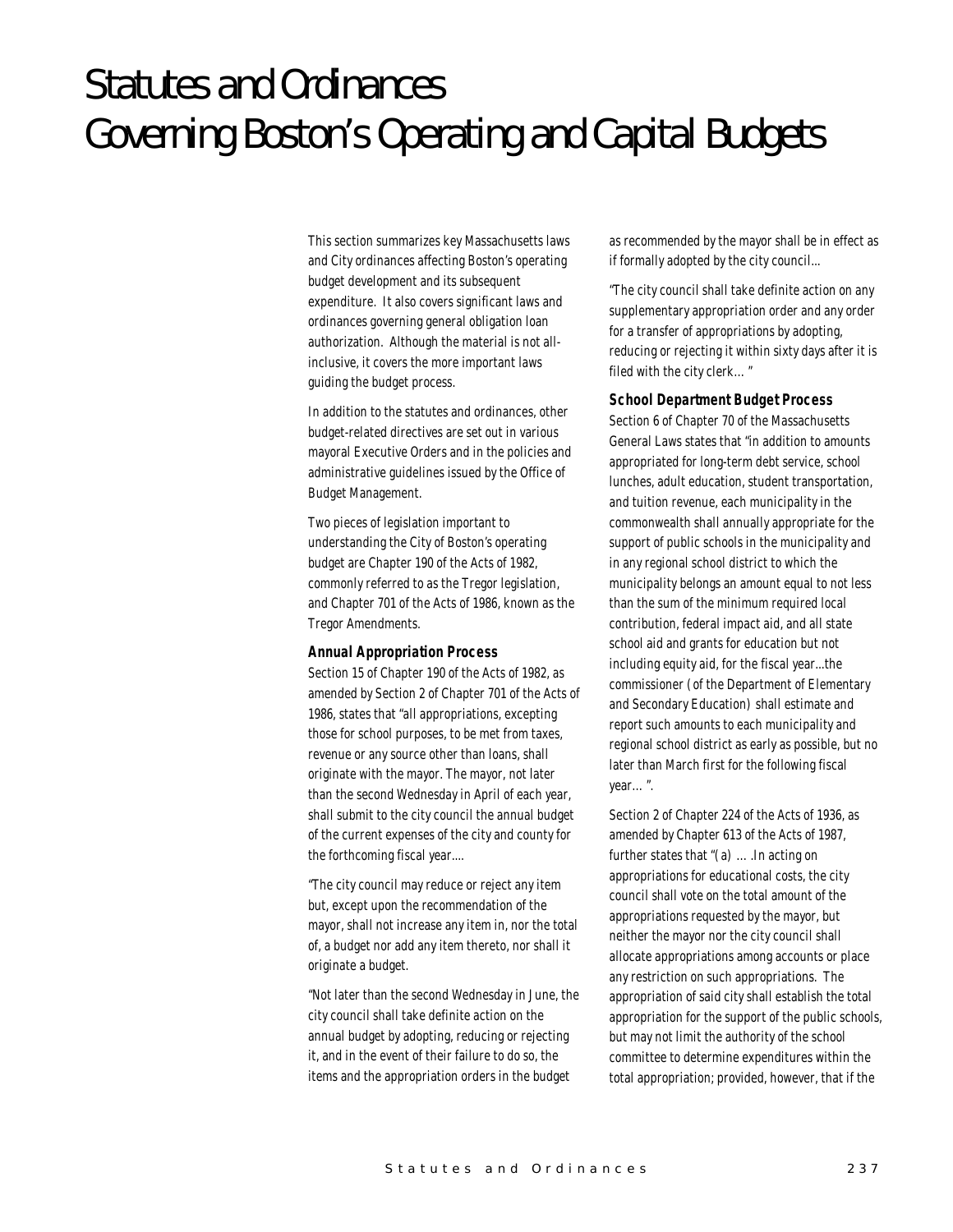city auditor determines that school department expenditures in any fiscal year are projected to be

in excess of total budgeted expenditures for that fiscal year, as supported by appropriation and other available funding, then the school committee shall not reallocate or transfer funds from any item in the budget for that fiscal year to fund any such projected additional expenditures.

"(b) After the fourth Wednesday of March of any fiscal year, the school committee shall not initiate or authorize any new or additional programs or categories of expenditures requiring additional unbudgeted expenditures unless such programs or categories have been incorporated or fully funded in the budget for the subsequent fiscal year. If such programs or categories have not been incorporated and fully funded in the budget for the subsequent fiscal year, they shall not be initiated or authorized until the school committee shall have amended its budget submission for the subsequent fiscal year to reduce or eliminate other costs, programs or categories in amounts equal to the projected annualized costs of the new or additional programs or categories of expenditures.

"(c) The superintendent of schools shall prepare and submit to the school committee, the city auditor and the city office of budget management, a monthly budget update report which shall detail and itemize year-to-date and projected school department expenditures and budget transfers…".

#### *School Department Financial Affairs*

Section 1B of Chapter 231 of the Acts of 1906, as amended by Chapter 613 of the Acts of 1987, notes that "(a) the school committee may delegate, in whole or in part, to the superintendent of schools the authority to approve for the school department the acceptance and expenditure of grants or gifts of funds from the federal government, charitable foundations, private corporations, individuals, or from the commonwealth, its counties, municipalities or an agency thereof, the provisions of Section 53A of Chapter 44 of the General Laws

"(b) The superintendent of schools shall provide to the school committee, the city auditor and the office of budget management of the City of Boston a report, detailing the source, purpose and balance on hand of all funds received or expended pursuant to subsection (a), quarterly."

Section 2 of Chapter 231 of the Acts of 1906, as amended by Chapter 613 of the Acts of 1987, states

| <b>Key Budget Dates/Requirements</b>                                                                                    |                                                                               |
|-------------------------------------------------------------------------------------------------------------------------|-------------------------------------------------------------------------------|
| <b>Action Required</b>                                                                                                  | <b>City Charter</b><br>(FY15 Budget)                                          |
| Departments proposed<br>budgets to Office of Budget<br>Management                                                       | No Requirement<br>(1/24/2014)                                                 |
| School Superintendent's<br>proposed budget to School<br>Committee on or before 1 <sup>st</sup><br>Wednesday in February | Ch. 613 Acts of 1987<br>(2/5/2014)                                            |
| Mayoral meetings with<br>Departments to discuss<br>funding, policy, and<br>performance                                  | No Requirement<br>(January – March)                                           |
| School Committee action<br>taken on budget on or<br>before 4 <sup>th</sup> Wednesday in<br>March                        | Ch. 613 Acts of 1987<br>(3/26/2014)                                           |
| Mayor's budget submitted<br>to City Council on or before<br>2 <sup>nd</sup> Wednesday in April                          | Ch. 190 Acts of 1982.<br>as amended by Ch.<br>701 Acts of 1986<br>(4/9/2014)  |
| Public Hearings held prior<br>to budget adoption                                                                        | No Requirement<br>(April-June)                                                |
| City Council action on<br>budget on or before 2 <sup>nd</sup><br>Wednesday in June                                      | Ch. 190 Acts of 1982,<br>as amended by Ch.<br>701 Acts of 1986<br>(6/11/2014) |
| Mayor's approval of FY15<br>budget adopted by City<br>Council on or before July 1,<br>2014                              | No Requirement<br>(6/25/2014)                                                 |

that "subject to appropriations therefore, the superintendent of schools shall have the exclusive authority to make on behalf of the school committee contracts, or amendments to contracts, for the purchase or rental of equipment, materials, goods or supplies, leases of property, alterations and repairs of school property, and for professional or other services, with the exception of collective bargaining agreements and contracts for the transportation of students. All school department contracts or amendments to contracts shall otherwise conform to the requirements of the city charter of the city of Boston.

"(b) With respect to all contracts, agreements or amendments thereto made or entered into by the school department, the superintendent shall be responsible for establishing procedures for auditing and monitoring the compliance of the

notwithstanding.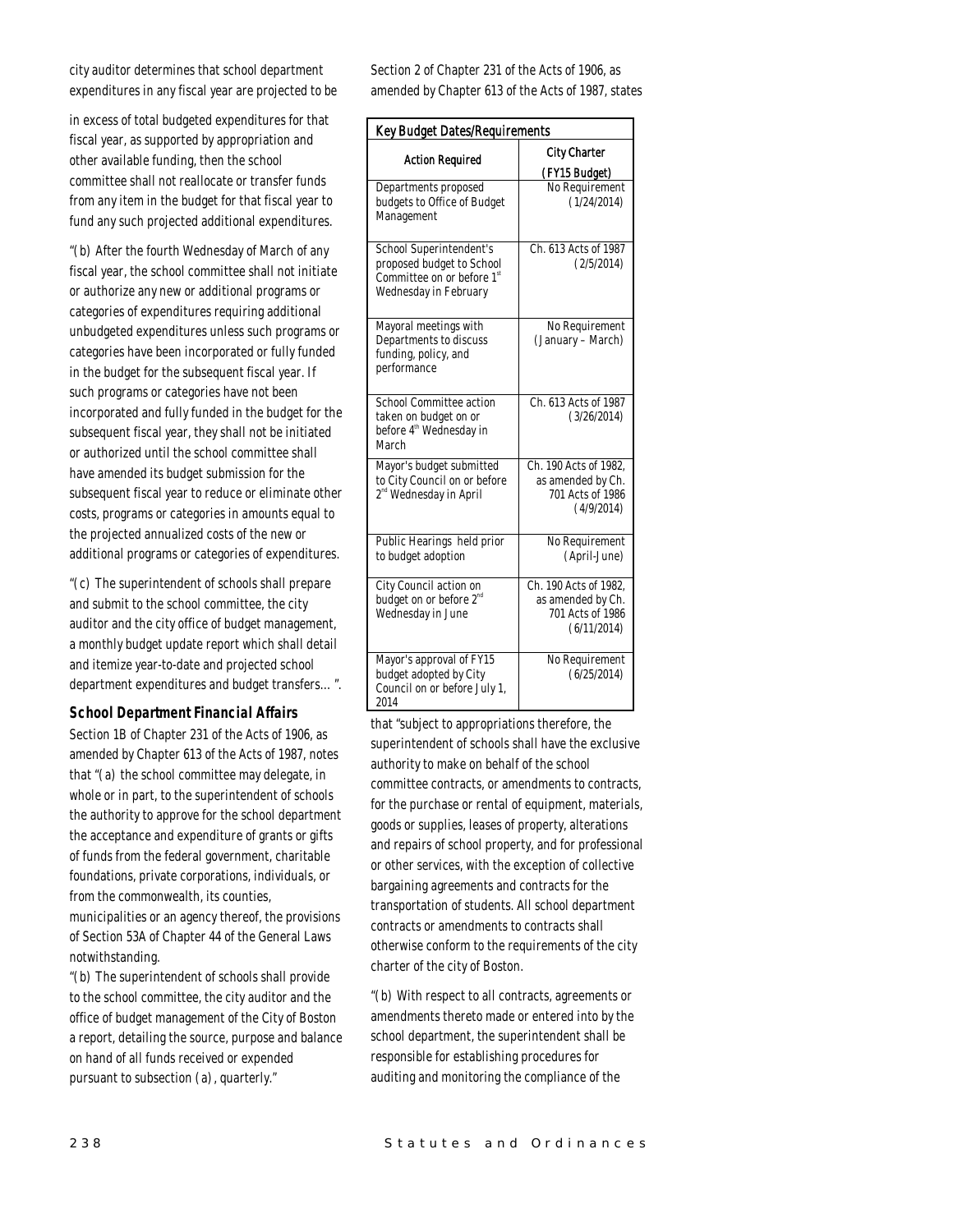parties with the terms and obligations of such contracts, agreements or amendments thereto."

#### *Reserve Fund*

Section 7 of Chapter 701 of the Acts of 1986, requires the creation of an operating budget Reserve Fund to deal with "extraordinary and unforeseen expenditures." This section requires that "prior to the date when the tax rate for a fiscal year is fixed, [the City must] include in the appropriations for such a fiscal year as a segregated reserve fund a sum not less than 2 1/2 percent of the preceding year's appropriations for city and county departments, excepting the school department...

"The mayor, with the approval of the city council, may make direct drafts or transfers against such fund before the close of the fiscal year, provided that no such drafts or transfers be made before June first in any fiscal year...

"Each transfer recommended by the mayor to the city council shall be accompanied by written documentation detailing the amount of such transfers and an explanation of the reason for the transfer..."

The section also notes "the school department shall establish a segregated reserve fund of not less than one percent of the current fiscal year's appropriations to the school department within ten days of final approval of such appropriations. No expenditures may be made from this [school department reserve] fund before May first in any fiscal year. Expenditures from this fund shall require the approval of the mayor and the city council. If the reserve fund for a fiscal year is exhausted through transfers and the school department incurs an appropriation deficit in such fiscal year, the reserve fund requirement shall increase by fifty percent for the fiscal year next following such fiscal year, provided that, in no event shall the school department be required to maintain a segregated reserve fund greater than two and one-half percent of the current fiscal year's school department appropriations."

# *Budget Allotment Process and Reallocations*

Section 18 of Chapter 190 of the Acts of 1982, as amended by Sections 8 and 9 of Chapter 701 of the Acts of 1986, requires that "on or before August first of each year, or within ten days of the annual appropriation order for such fiscal year, whichever shall occur later, the city or county officials in charge of departments or agencies, including...the school department, shall submit to the city auditor, with a copy to the city clerk...an allotment schedule of the appropriations of all personnel categories included in said budget, indicating the amounts to be expended by the department or agency for such purposes during each of the fiscal quarters of said fiscal year."

The school department's allotment may not be greater than 20 percent for the first quarter and 30 percent in each of the remaining three quarters. Allotments for city and county agencies may not exceed 30 percent for first or second quarters or be less than 21 percent for the third and fourth quarters.

In addition, "whenever the city auditor determines that any department or agency, including the school department, will exhaust or has exhausted its quarterly allotment and any amounts unexpended in previous quarters, he shall give notice in writing to such effect to the department head, the mayor and the city clerk, who shall transmit the same to city council.

"The mayor, within seven days after receiving such notice, shall determine whether to waive or enforce such allotment. If the allotment...is waived or not enforced...the department or agency head shall reduce the subsequent quarter's allotments appropriately and the director of administrative services, within seven days, shall state in writing to the city council and the city clerk what reductions in each subsequent quarter's allotment will be taken or what reallocations or transfers will be made to support the spending level in each subsequent quarter's allotment. If the allotment for such quarter is enforced and not waived, thereafter the department shall terminate all personnel expenses for the remainder of such quarter...

No personal expenses earned or accrued, within any department, shall be charged to or paid from such department's or agency's allotment of a subsequent quarter without approval by the mayor, except for subsequently determined retroactive compensation adjustments.

"Approval of a payroll for payment of wages, or salaries or other personnel expenses which would result in an expenditure in excess of the allotment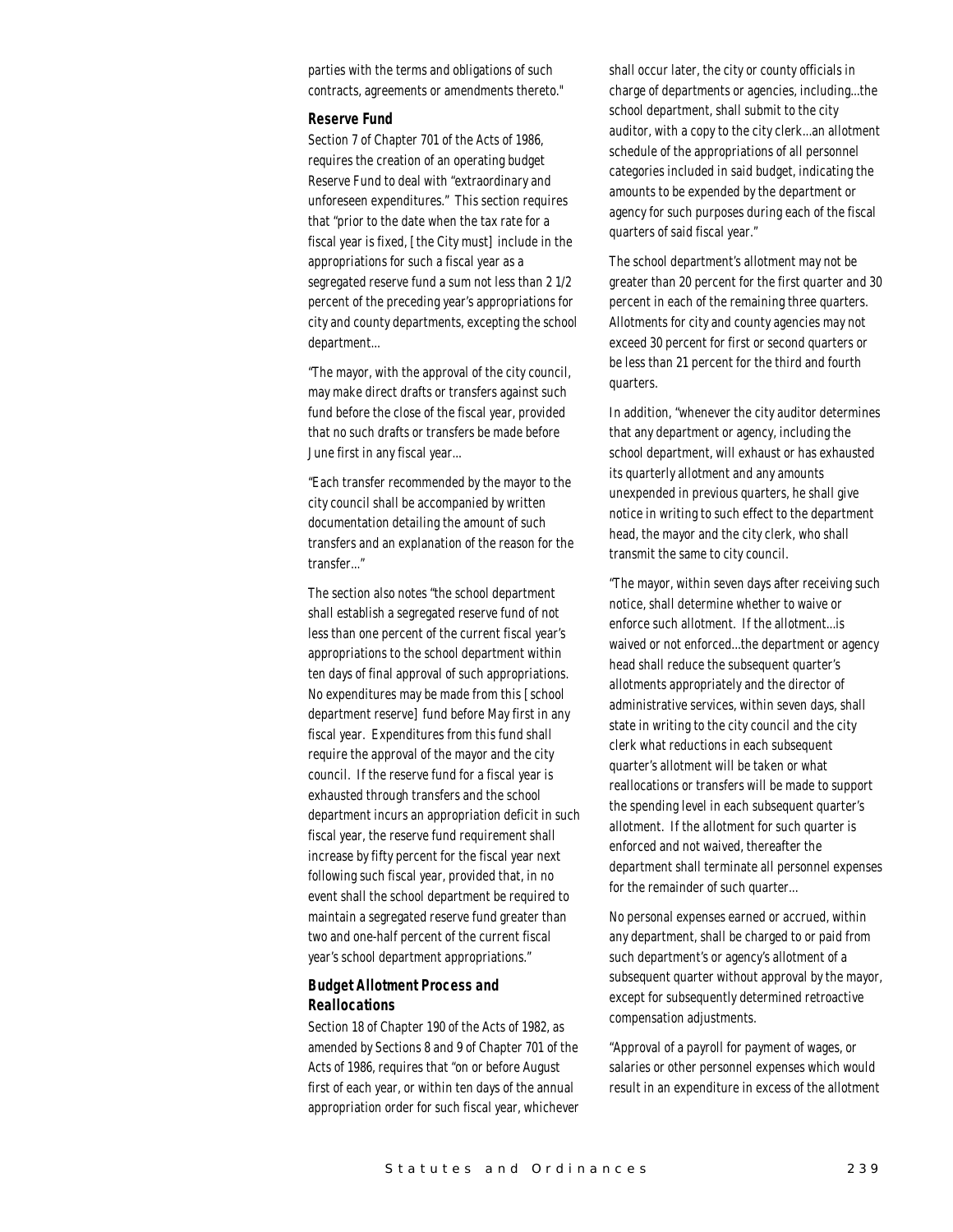shall be a violation by the department or agency head...

"To insure that the overall city and county spending program remains in balance, the mayor may reallocate no more than three million dollars of non-personnel appropriations other than school appropriations during a fiscal year to other departmental purposes provided that in no department from which appropriations have been reallocated in accordance with this section shall any transfers be made...from personal services to non-personal services, except with the approval of a two-thirds vote of city council, if such transfer would require the layoff of departmental personnel, who have been permanently appointed to a position in the department...

"No reallocation may be made under this section after April fifteenth in any fiscal year.

"A list of each reallocation made by the mayor shall be transmitted to the city council and the city clerk by the city auditor by April thirtieth in any fiscal year. In each case, the report shall state the accounts from which the transferred funds were taken and the accounts to which the funds were reallocated, and the reasons therefore."

## *Transfer of Appropriations*

Section 23 of Chapter 190 of the Acts of 1982, as amended by Section 3 of Chapter 701 of the Acts of 1986, states that "after an appropriation of money has been made...no transfer of any part of the money thus appropriated, between such department or office and another department or office, shall be made, except in accordance with and after the written recommendation of the mayor to the city council, approved by a vote of two-thirds of all the members of the city council, provided that the city auditor, with the approval in each instance of the mayor, may make transfers, other than for personal services, from any item to any other item within the appropriations for a department, division of a department or county office.

"After the close of the fiscal year, the city auditor may, with the approval of the mayor in each instance, apply any income, taxes and funds not disposed of and make transfers from any appropriation to any other appropriation for the purpose only of closing the accounts of such fiscal year, provided further that the city auditor within

seventy days after the close of the fiscal year, shall transmit to city council and the city clerk a report listing what income, taxes, or funds were applied and what transfers were made and the reasons therefore."

#### *Penalty for Overspending Budget*

Section 17 of Chapter 190 of the Acts of 1982 (Tregor) states that "no official of the city or county except in the case of extreme emergency involving the health and safety of the people or their property, shall expend intentionally in any fiscal year any sum in excess of the appropriations duly made in accordance with law, nor involve the city in any contract for the future payment of money in excess of such appropriations...

"Any official who violates the provisions of this section shall be personally liable to the city for any amounts expended intentionally in excess of an appropriation to the extent the city does not recover such amounts from the person to whom paid..."

## *Appropriation Restrictions*

Section 10 of Chapter 701 of the Acts of 1986, requires that "the mayor and city council shall appropriate for the hospitalization and insurance account an amount not less than the average of the past three years actual expenditures from those accounts. The city auditor shall certify, in writing to the board of assessors that adequate funds are provided in the operating budget for existing collective bargaining contracts..."

Restrictions on the Use of Proceeds from the Disposition Of Surplus Property - Section 24 of Chapter 190 of the Acts of 1982, as amended by Section 4 of Chapter 701 of the Acts of 1986, requires that "proceeds from the disposition of any surplus property … shall be deposited in a separate fund which shall be known as the Surplus Property Disposition Fund, and shall be used only as follows: (1) the amount equivalent to the debt incurred, and interest paid or payable thereon, as a result of the acquisition or improvement from time to time of the property shall be used only for purposes for which the city is authorized to incur debt for a period of ten years or more and (2) all proceeds in excess of such amount shall be credited to the capital fund of the city unless the city council by a majority vote determines with the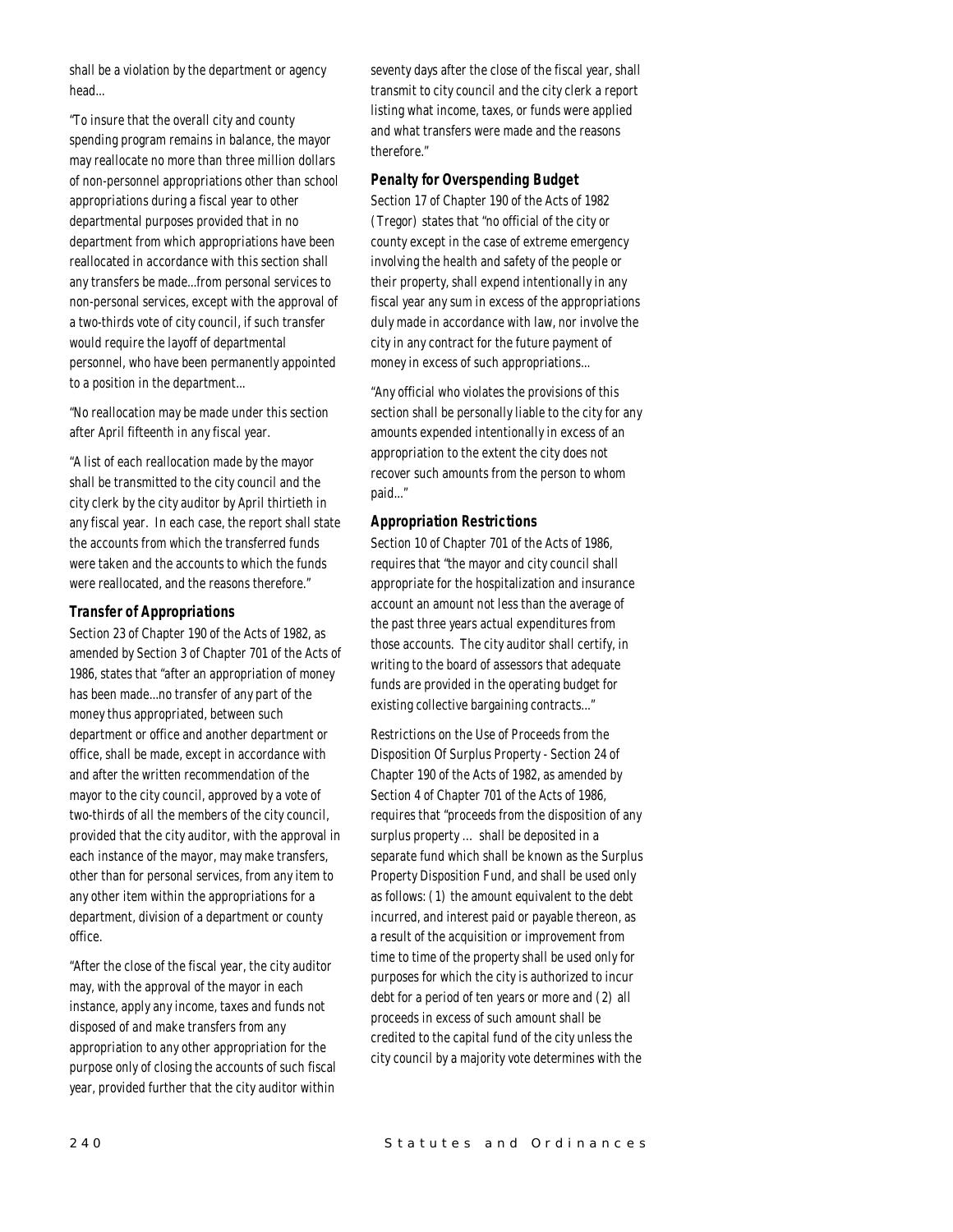approval of the mayor to credit such proceeds to the general fund of the city."

#### *Duties of Supervisor of Budgets*

City of Boston Code Ordinance 5, section 5 states that "the supervisor of budgets shall, under the direction of the mayor and in consultation with the director of administrative services, prepare in segregated form the annual and all supplementary budgets...and shall report to the mayor on all subsequent revisions of the items in any budget...

"The supervisor of budgets shall also prepare...all transfer orders...

"The supervisor of budgets shall further prepare...the form of estimate sheets to be used by each officer, board and department, and each division of a department for which the city appropriates money, and the form of monthly report of such officer, board and department, and each division thereof, showing expenditures to date of all appropriations by item.

"The supervisor of budgets shall, in addition, have the powers and perform the duties conferred or imposed on the budget commissioner by any statute other than Section 56 of Chapter 35 of the General Laws."

#### *Convention Center Legislation*

Chapter 152 of the Acts of 1997, the Convention Center Legislation, authorized the development and construction of a convention center in Boston.

Under this legislation and through the joint efforts of the Boston Redevelopment Authority (BRA) and Massachusetts Convention Center Authority (MCCA), the new Boston Convention and Exhibition Center (BCEC) has been developed and constructed on a 60-acre site in South Boston. The facility, which opened in June 2004, includes 516,000 square feet of contiguous exhibition space, has made Boston a major competitor for larger international and national convention and exhibition business.

The City's share of the BCEC development expense was \$181 million for site acquisition and preparation. (The Commonwealth paid for all of construction, and for a small portion of site acquisition and preparation.) The city's BCEC expense was financed by means of dedicated revenue sources. On April 1, 2011, the city's BCEC

related long-term debt was restructured. The remaining principal for the prior bonds was paid down by a combination of available cash in the convention center fund and new general obligation debt at a lower interest rate. The impact on annual debt service is significant: an annual savings of approximately \$5 million per year for FY13-FY27.

#### *Contracting Procedures*

Chapter 196 of the Acts of 2011, as amended, brought the City's bid requirements in line with Chapter 30B of the General Laws. It increases the bid limit from \$10,000 to \$25,000 on contracts made by any department of the City of Boston having power to incur such obligations where said obligations are to be paid for wholly from the City's treasury by requiring formal invitation to bid. It requires that documents are in writing and have approval of the mayor. Under consideration as part of the State's FY15 budget is a further increase in the bid limit for Ch.30B contracts.

#### *Pension Funding COLAs*

To aid municipalities dealing with property tax reduction due to Proposition 2 ½, the state began assuming the cost for local pension COLAs as of 1981. During the FY97 budget process, the state clearly stated it would not fund local pension COLAs in subsequent years. Local systems, including the State-Boston Retirement System, have had retiree COLAs funded at the municipal level since FY99. The state, however, remains obligated to pay for local pension COLAs awarded between FY81 and FY97. The COLA is set each year at the CPI or an amount up to, but not greater than 3% on the first \$13,000 of a retiree's annual payment.

#### *Boston Public Health Act of 1995*

The Boston Public Health Act of 1995 (Chapter 147) established a new, comprehensive health care system to meet the challenges of a rapidly changing health care environment. Chapter 147 abolished the Department of Health & Hospitals and established the Boston Public Health Commission (BPHC) in its place. With City Council approval, the legislation allowed the City to merge or consolidate the operations and assets of the hospitals with the Boston University Medical Center Hospital.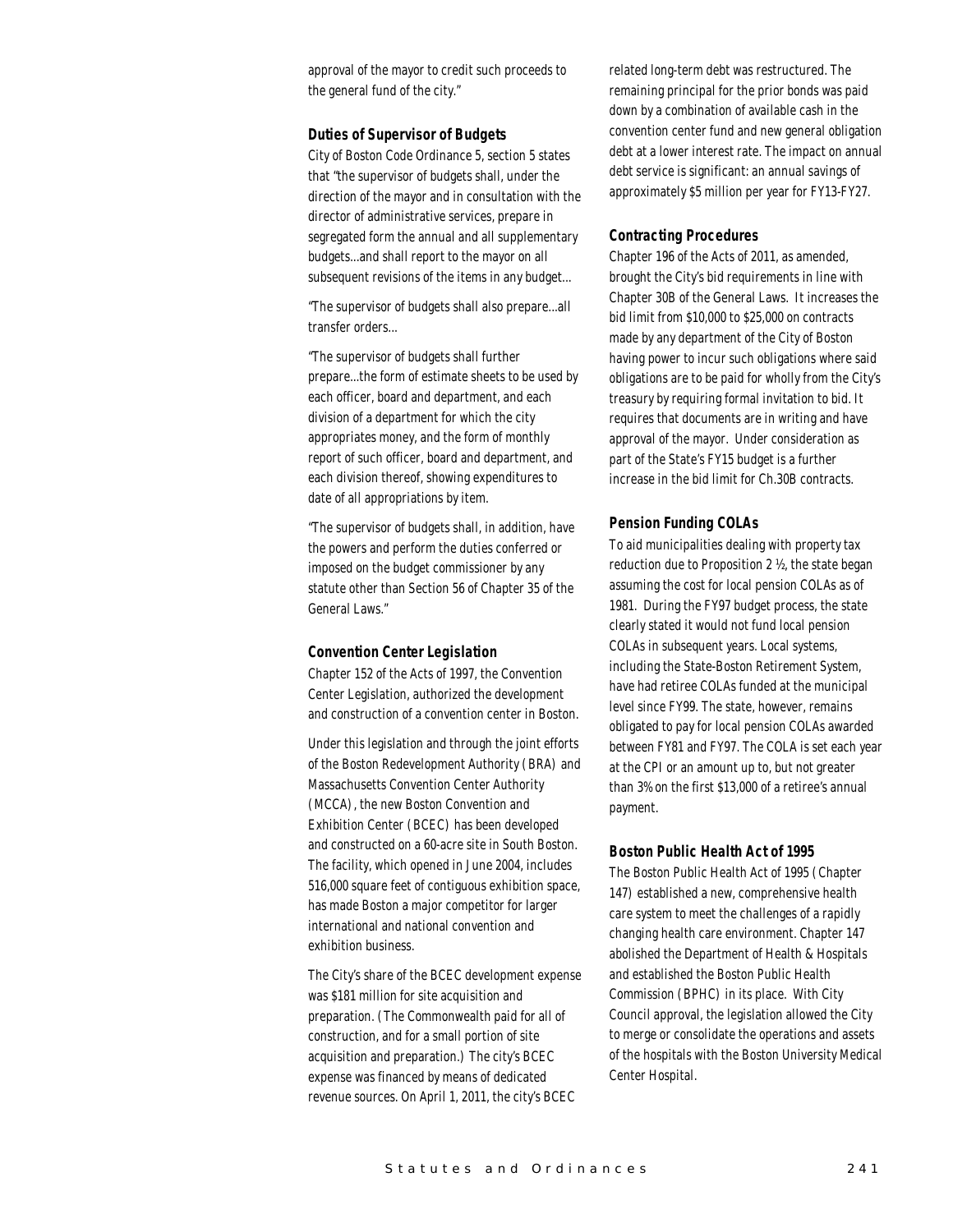The law requires the City to set the budget equal to the amount, if any, by which the projected expenditures exceed revenues, the net cost of public health services. If there is a net cost of public health services, the budget is subject to mayoral review and approval. The mayor may approve or reject and return the budget to the BPHC. If the budget is accepted, the mayor shall include the net cost of public services in the City's annual budget and may submit supplementary appropriations as needed. The BPHC must adopt its budget no later than the second Wednesday in June.

# *An Act Related to the Funding of Boston Teacher's Pensions*

Chapter 112 of the Acts of 2010 provides for a change to the funding mechanism for Boston Teacher's Pensions. Sections 7 through 18, 48 and 50 adjust sections of Chapter 32 with regard to the City of Boston's role in the funding and reimbursement by the Commonwealth of Teacher's Pension liability. Those sections of Chapter 112 remove the City as a "middleman" and establish a relationship directly between the Commonwealth and the State-Boston Retirement Board (SBRS) for the financing of Boston teacher pensions. Consequently, the City will no longer show a revenue reimbursement for this item, and its annual pension funding cost will be significantly downsized. Meanwhile, Boston teacher's pension assets are to be managed by the state. However, the administration of Boston teachers' contributions and pension payments, as well as their membership, will remain with the SBRS.

# *An Act Transferring the Sheriffs of 2009*

Although Suffolk County remains as a legal entity in state law the passage of Chapter 61 of the Acts of 2009, "An Act Transferring Sheriffs to the Commonwealth", as amended by Chapter 102 of the Acts of 2009, "An Act Relative to Sheriffs", and again amended by section 39 of Chapter 166 of the Acts of 2009, "An Act Establishing Fiscal Stability Measures for Fiscal Year 2010", completes the transfer of the offices and functions of Suffolk County to the Commonwealth.

Chapter 61 transfers the offices, responsibilities and duties of Barnstable, Bristol, Dukes, Nantucket, Norfolk, Plymouth and Suffolk County sheriffs to the Commonwealth. These were the remaining sheriffs not yet transferred previously to the Commonwealth. The Act includes provisions for transfer of county employees, properties, disposition of current lawsuits and reallocation of the Deeds Excise Tax. It provides that retired employees shall remain members of the county retirement system and in the case of Suffolk County the State-Boston Retirement System, and the City of Boston shall be assessed by the State for the remainder of the amortization of the unfunded portion of this liability. In accordance with the SBRS January 1, 2010 valuation, that annual amount shall be \$3.875M for the years through FY 2025. Active employees have been transferred to the state retirement system along with their annuity saving funds. Their pension liability is now a liability of the state retirement system.

# *Local Option Meals Tax of 2009*

In August 2009, effective October 1, 2009, the City adopted a local option offered under sections 60 and 156 of Chapter 27 of the Acts of 2009 to accept the provisions of Massachusetts General Laws Chapter 64L section 2(a) which allows municipalities to increase the excise tax on meals sold locally by .75% in addition to the state excise tax of 6.25% on the same purchase. The revenue generated by the .75% local tax and collected by the state Department of Revenue is returned to the municipality of sale origin.

# *An Act Relative to Municipal Health Insurance*

Governor Patrick signed Chapter 69, An Act Relative to Municipal Health Insurance, on July 12, 2011. The Act allows cities and towns to either make health insurance plan design changes or transfer into the State's Group Insurance Commission (GIC). The Act lays out between a municipality and public employee committee strict notice, negotiations and plan saving requirements. Chapter 69 allows cities and towns to include changes to copayments, deductibles, tiered provider network copayments and other costsharing features up to the dollar amounts of those same or similar features in the most enrolled GIC plan for their proposed plan design changes. It also allows cities and towns to transfer to the GIC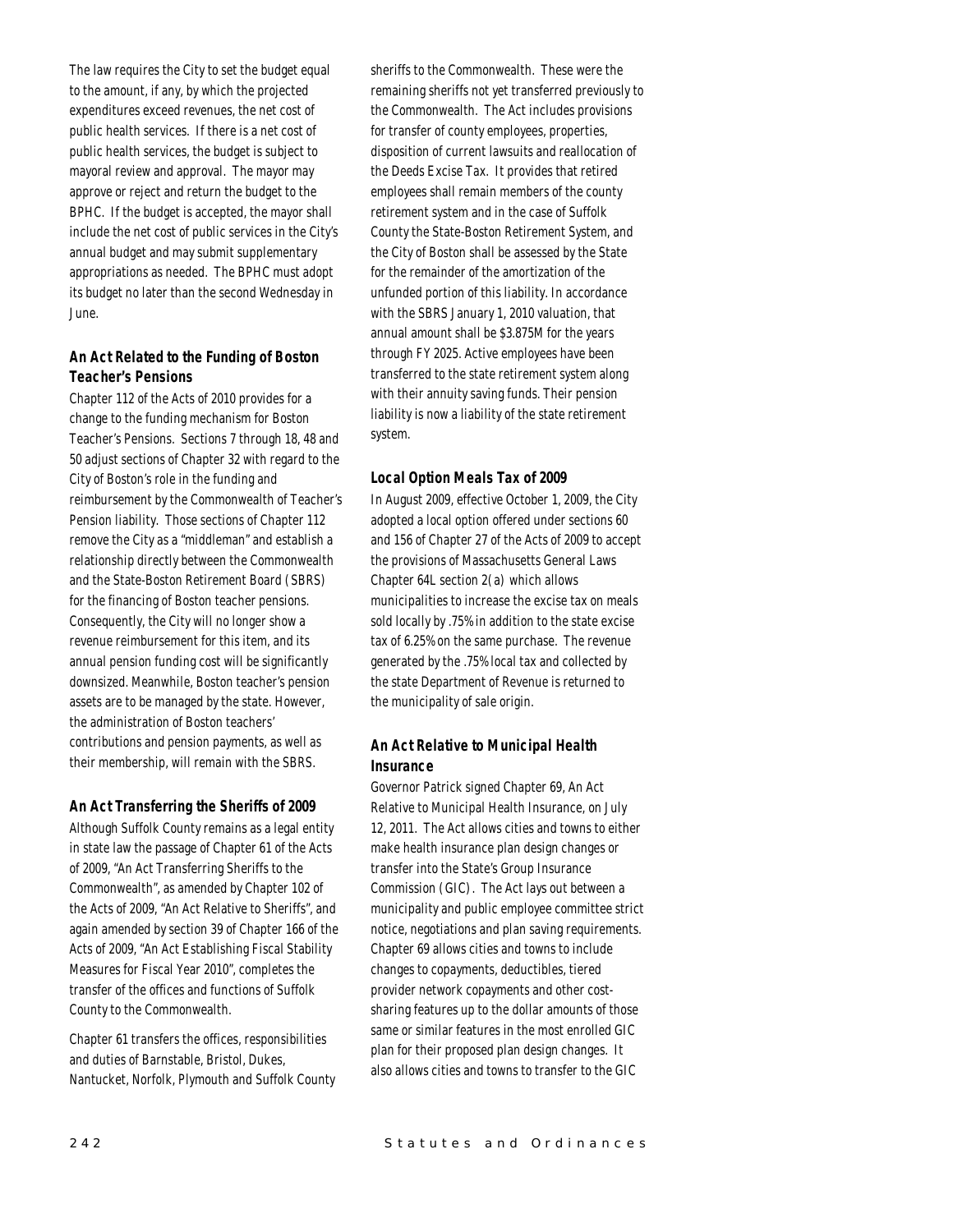if savings for the first year is 5% or more than those achievable under planned design. The Act is clear it is not a vehicle for contribution ratio changes. The Act also requires that all eligible retirees be enrolled in a Medicare health plan.

#### *Classification of City Debt*

Pursuant to the Bond Procedure Act of 1983, all indebtedness of the City, other than certain special obligation bonds, constitutes general obligation indebtedness of the City for which its full faith and credit are pledged and for the payment of which all taxable property in the City is subject to ad valorem taxation without limit as to rate or amount. Pursuant to the 1982 Funding Loan Act and the Bond Procedure Act of 1983, general obligation bonds of the City may also be secured by a pledge of specific City revenues pursuant to covenants or other arrangements established under a trust or other security agreement.

 Special obligation bonds of the City may be issued and be payable from and secured solely by a pledge of specific revenues derived from a revenueproducing facility of the City. Indebtedness of the City may also be classified by the nature of the City's obligation for the payment of debt service, depending on whether such debt is a direct obligation of the City or is an obligation of another governmental entity for the payment that the City is indirectly obligated.

# *Direct Debt*

Direct debt of the City consists principally of the City's outstanding general obligation bonds for which the City's full faith and credit are pledged and for the payment of which all taxable property in the City is subject to ad valorem taxation without limit as to rate or amount.

The City's direct indebtedness does not include special obligation debt which may be secured solely by a pledge of specific revenues derived from a revenue-producing facility of the City or for which the payment of which the City's obligation is subject to annual appropriation. As of the current date, the City has no Special Obligation debt.

#### *Secured Indebtedness*

In addition to authorizing the City to secure its indebtedness with letters of credit, the Funding Loan Act of 1982, and the Bond Procedure Act of 1983, empower the City to secure any of its indebtedness issued under any general or special law by a pledge of all or any part of any revenues that the City received from or on account of the exercise of its powers. Examples include taxes (such as real property taxes), fees payable to or for the account of the City, and receipts, distributions, and reimbursements held or to be received by the City from the Commonwealth that are not restricted by law for specific purposes. Currently, the City does not have any outstanding bonds secured by such a pledge. The City, however, reserves the right in the future to issue bonds, notes or other obligations secured by various revenues of the City or by letters of credit.

# *Bond Procedure Act of 1983*

In 1983, the City Council passed and the Mayor signed a home rule petition to the state legislature that enacted Chapter 643 of the Acts of 1983 of the Commonwealth. This act, formally entitled the City of Boston Bond and Minibond Procedure Act of 1983, is referred to as the Bond Procedure Act of 1983. In 1984, the legislation modified various procedural restrictions related to the City's issuance of indebtedness. Such modifications provide, among other things, more flexible schedules for repaying debt principal, the issuance of variable rate bonds, term bonds and bonds redeemable at the option of the bondholder, and authorization for the sale of bonds at a discount. The legislation also provides the City with the authority to issue bonds in an amount up to \$5 million in any one fiscal year and notes in an amount outstanding at one time of up to five percent of the prior year's property tax levy. Each bond and note is issued in a denomination less than \$5,000 (known as minibonds and mininotes). In addition, the legislation authorizes the issuance of refunding bonds and grant anticipation notes, as well as restating the investment powers of the City and the extent to which city bonds are legal investments for certain entities.

The Bond Procedure Act of 1983 also reaffirms provisions of state law, indirectly affected by Proposition 2 ½. This law requires that the City's annual tax levy must include the debt and interest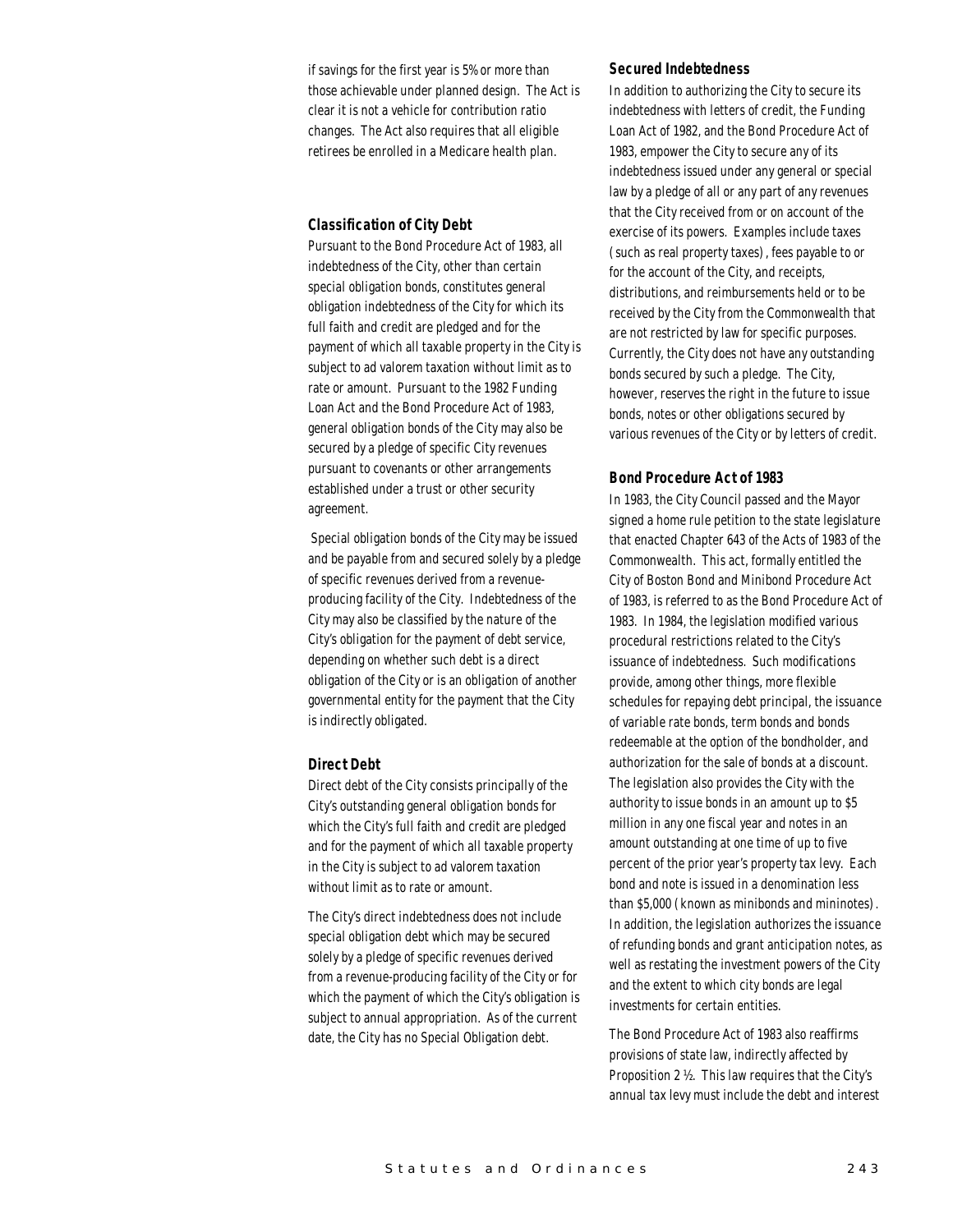charges that are not otherwise provided for as well as all general obligation indebtedness of the City regardless of the date of issue.

In addition to modifications to the procedures related to the City's general obligation indebtedness, the legislation authorizes the City to finance revenue-producing facilities with special obligation bonds payable from and secured solely by a pledge of facility revenues. Under this act, the City may also issue general obligation bonds secured by the pledge of specific city revenues and finance projects that otherwise could be financed by bonds, lease, lease-purchase or sale-leaseback agreements. The Bond Procedure Act of 1983 was amended in August 1991 to provide, among other things, for increased flexibility in establishing debt principal amortization schedules.

#### *Authorization of Direct Debt; Debt Limits*

All direct debt of the City requires the authorization of the city council and approval of the mayor. If the mayor should veto a loan order passed by the city council, the charter of the City provides that the loan order is void and may not be passed over the mayor's veto. Authorization of bonds under a loan order of the city council includes, unless otherwise provided in the loan order, the authorization to issue temporary notes in anticipation of such bonds. Under the Bond Procedure Act of 1983, temporary notes in anticipation of bonds, including any renewals thereof, must mature within two years of their issue dates.

The laws of the Commonwealth provide for a statutory debt limit for the City consisting of a debt limit and a double debt limit. The debt limit is 5.0 percent of the assessed valuation of taxable property in the City as last equalized by the state Department of Revenue and the double debt limit is 10.0 percent. The most recent Equalized Valuation ("EQV") of taxable property in the City approved on January 31, 2013 for use until January 30, 2015 or until a new EQV is established by the state legislature, stands at \$103.13 billion. Based on the current EQV, the City's debt limit is \$5.16 billion and its double debt limit equals \$10.31 billion. The City may authorize debt up to its debt limit without state approval. The City may authorize debt over the debt limit up to the double debt limit with the approval of a state board

composed of the State Treasurer and Receiver General, the State Auditor, the Attorney General and the Director of Accounts, or their designees. As of April 30, 2014, the City has outstanding debt of \$1,039.2 million subject to the debt limit, and authorized but unissued debt subject to the debt limit of \$565.1 million. Based on the City's current debt limit of \$5.16 billion, the City has the capacity to authorize an additional \$3.55 billion of debt as of April 30, 2014.

There are many categories of general obligation debt exempt from the general debt limit (although authorization of such debt is subject to various specific debt limits, specific dollar limitations or state approval). Among others, these exempt categories include temporary loans in anticipation of current and in anticipation of reimbursements or other governmental aid, emergency loans, loans exempted by special laws, certain school bonds, and bonds for housing and urban and industrial development. The latter bonds are subject to special debt limits ranging from 5.0% to 10.0% of equalized valuation depending on purpose. On April 30, 2014, the City has \$159.5 million in outstanding debt exempt from the general debt limit and \$79.0 million in authorized but unissued debt exempt from the general debt limit.

#### *Related Authorities and Agencies*

In addition to direct and indirect indebtedness of the City, the City and certain agencies and commissions related to the City are authorized by law to issue obligations that are solely a debt of the agency or commission issuing the obligations or are payable solely from revenues derived from projects financed by such debt. Except as described below, such obligations are not a debt of the City.

The Boston Public Health Commission is an independent corporate and political subdivision of the Commonwealth created in June 1996 as the successor to the City's Department of Health and Hospitals (DHH). Effective July 1, 1996, all powers and functions of DHH and THH (Trustees of Health & Hospitals) were transferred to the commission. In addition, the commission assumed all assets and liabilities of the City allocated to DHH. At its inception, the Commission also assumed responsibility for paying the City an amount equal to current debt service on all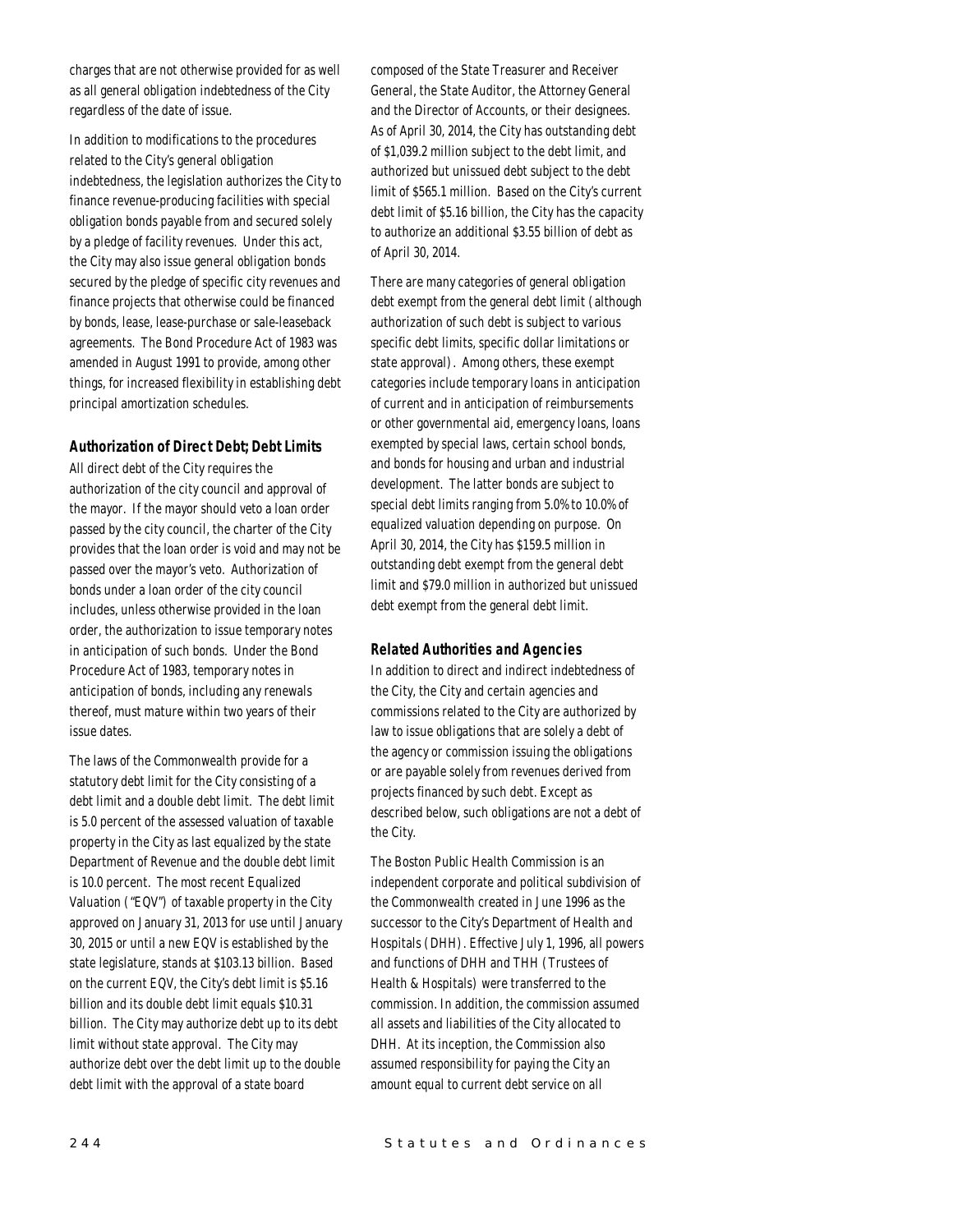outstanding general obligation bonds of the City issued for public health and hospital purposes. Such bonds were outstanding on April 30, 2014 in the aggregate principal amount of \$0.2 million. These bonds are the City's general obligations whose outstanding amount is shown on the City's debt statement. The commission has also assumed responsibility for paying the debt service on the City's Special Obligation Refunding Bonds dated August 1, 2002 for Boston City Hospital (BCH), which were issued to refund bonds that first financed the project in 1993. On May 4, 2012, the City issued General Obligation Refunding Bonds to current-refund all of the outstanding BCH Special Obligation Bonds.

The Boston Water and Sewer Commission (BWSC) is an independent political and corporate subdivision of the Commonwealth created 1977. At its inception, BWSC assumed responsibility for the operation of the City's water and sewer systems and for paying to the City an amount equal to current debt service on all outstanding bonds the City issued for water and sewer purposes. All debt service for such bonds has been paid. The City is not obligated on bonds issued by the Commission.

The Economic Development and Industrial Corporation of Boston (EDIC) is a political and corporate entity of the Commonwealth consisting of five members who are also appointed as members of the Boston Redevelopment Authority (BRA). EDIC has a variety of powers to assist industrial development projects in the City. EDIC is not authorized to issue debentures in excess of \$5 million secured solely by the credit and properties of EDIC and revenue bonds secured by revenues from the lease or sale of its projects. The City is also authorized to appropriate or borrow monies for EDIC development projects within certain urban renewal debt limitations.

 The BRA is a public political and corporate body that combines the City's redevelopment and planning board authority with certain powers of the state Department of Community Affairs. The BRA board consists of four members appointed by the Mayor, subject to confirmation by the City Council, and one member appointed by the State Department of Community Affairs. The BRA provides the planning support for major construction and redevelopment activity in the City. Although the BRA is authorized to issue

revenue bonds and notes that are not city debts, the BRA traditionally finances its projects through a combination of federal and state grants, proceeds of general obligation bonds issued by the City, and revenues from the lease or sale of land.

# *Major Debt Statutes and Borrowing Authority*

Chapter 188 of the Acts of 2010, the Municipal Relief Act, passed by the State on July 27, 2010, made several positive changes to the purposes for which cities, towns and districts may borrow as well as to the terms, debt service schedules and special approvals related to such borrowings. The addition of several new purposes for which the City may borrow as well as extensions to certain useful life determinations gives the City added borrowing flexibility.

Chapter 44, Sections 7 and 8 of the Massachusetts General Laws permits cities and towns in the Commonwealth to incur debt within and outside the statutory limits of indebtedness described previously for various municipal purposes and identifies the maximum maturity period for each purpose. The purposes include, but are not limited to, the original construction and equipping of municipal facilities, repairs and renovations to existing municipal structures, construction and/or reconstruction of water and sewer mains, improvements to parks and playgrounds, reconstruction and resurfacing of roads, roadway and street lighting and equipment acquisitions.

On July 31, 2003, the Municipal Relief Act, Chapter 46 of the Acts of 2003 passed. It amended section 7 of Chapter 44 of the General Laws so that the City would no longer be required to go to the state Emergency Finance Board for approval of debt incurred for remodeling, reconstruction or extraordinary repairs to public buildings.

The Capital Improvements Act of 1966, as amended, permits the City of Boston to issue debt outside the debt limit for various municipal purposes, including new construction and renovation of existing facilities. The legislation provides a specific limit on the total amount of debt that may be issued under the statute.

Chapter 208 of the Acts of 2004 established a new Massachusetts School Building Authority. The program is still designed to assist cities and towns in building new schools or in renovating existing